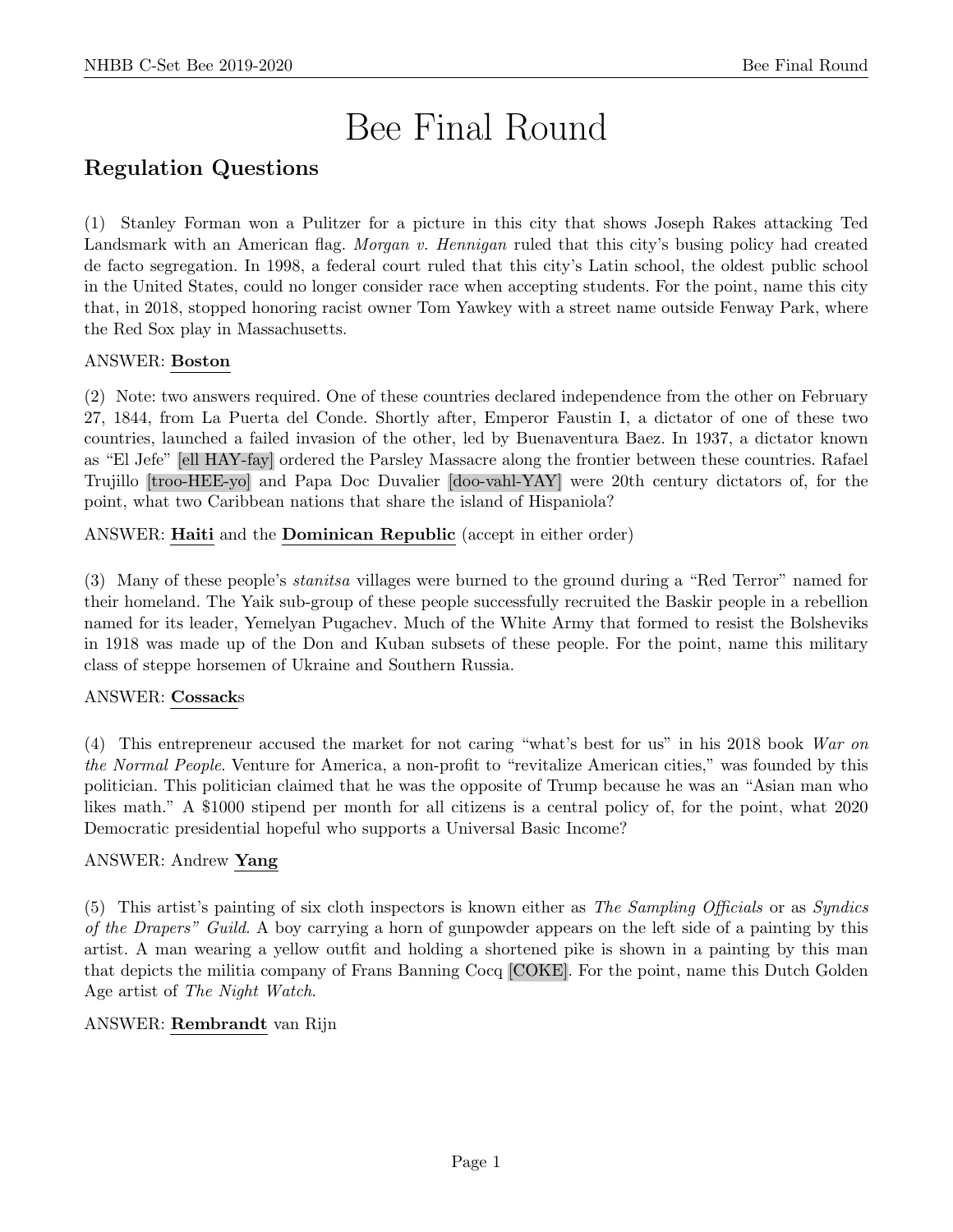(6) This man's son was labeled the "Unfortunate" after being exiled from Venice and eventually drowning in a river while fleeing from the Battle of Garigliano. In the aftermath of this man's death, Girolamo Savonarola started a Bonfire of the Vanities. With the blessing of Pope Sixtus IV, this man and his brother Giuliano were targeted in the Pazzi Conspiracy. Florence was ruled by, for the point, what grandson of Cosimo de Medici, a patron of the arts known as "the Magnificent?"

#### ANSWER: Lorenzo the Magnificent (accept Lorenzo de Medici)

(7) A popular hiking trail in this mountain range passes through a pass nicknamed the "Dead Woman" and often begins near the city of Ollantaytambo. The terminus of that trail visits a "lost city" in this mountain range whose terraces and mortar-less masonry were rediscovered by Hiram Bingham. The city of Machu Picchu is one of many Inca ruins in, for the point, what major mountain range of South America?

#### ANSWER: Andes Mountains

(8) After signing the Treaty of Moultrie Creek, this tribe, under the leadership of Neamaltha, moved south of Ocala. This tribe was the subject of Scott's Massacre which was carried out as part of a campaign that included the burning of Anhaica. After successfully defending Fort Myers, American troops forced 500 members of this tribe to retreat into the Everglades. Andrew Jackson fought multiple wars against, for the point, what Native American tribe in Florida?

#### ANSWER: Seminole Nation

(9) This creator of the Yam Route postal system pardoned his enemy and future general Jebe after that man hit him in the neck with an arrow in battle. This general was born near the river Onon with, supposedly, a blood clot in his fist, a sign of future greatness. This ruler, a rival of Jamukha, forced the Jin Dynasty to retreat south of the Yangtze, and he and his son Jochi destroyed much of the Khwarezmian Empire. For the point, name this man who founded the Mongol Empire.

# ANSWER: Genghis Khan (accept Temujin; accept Chinggis Khan)

(10) In this work, a man tells his friend that he may have agreed to a 999-year marriage, but he has the option to cancel every month. This work inspired an adaptation set in the Vietnam War, Miss Saigon. After meeting Kate, the title character of this opera puts an American flag in her son's hand before committing seppuku. For the point, name this Giacomo Puccini opera about a Japanese woman who kills herself after being abandoned by her American husband.

#### ANSWER: Madame Butterfly (or Madama Butterfly)

(11) John Rabe was elected the leader of a safety zone in this city, partly due to his status in the Nazi Party. In a 1997 book, Iris Chang labeled an event in this city "The Forgotten Holocaust of World War II." This city was besieged by Prince Asaka, who may have given an order to "kill the captives," prompting atrocities like a beheading contest. For the point, name this Chinese city, the site of a 1937 massacre by Japanese forces.

# ANSWER: Nanking (accept Nanjing)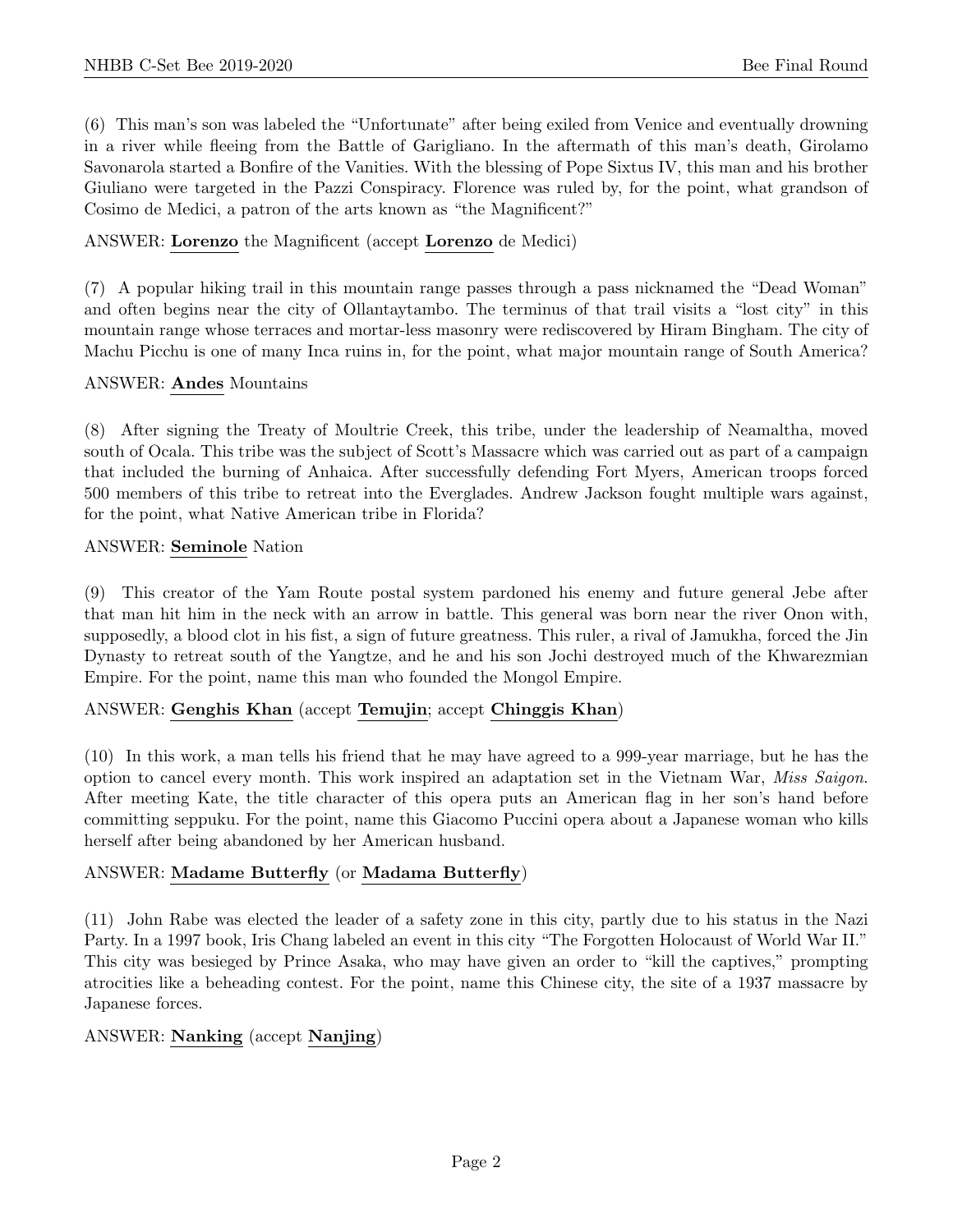(12) This general claimed that Phineas Riall exclaimed "Those are regulars, by God!" after meeting American forces at the Battle of Chippewa. Forces under Zachary Taylor were absorbed by this man in anticipation of his amphibious assault on Veracruz. Near the end of his life, this man developed the Anaconda Plan, which called for a massive blockade to suffocate the South. Mexico City was captured by, for the point, what general known as "Old Fuss and Feathers?"

ANSWER: Winfield Scott (prompt on Old Fuss and Feathers before it is read)

(13) A young Martin Luther King Jr. sang in a church choir for this film's premiere in Atlanta. After a year long search, the largely unknown British actress Vivian Leigh was cast as this film's leading lady. Hattie McDaniel, who won an Oscar for her role as Mammy, was unable to attend a premiere of this film because it was segregated. For the point, name this 1939 film, based on a novel by Margaret Mitchell, about the life of Scarlett O'Hara during the Civil War.

#### ANSWER: Gone with the Wind

(14) This event is commemorated by a statue in Seelow Heights that depicts a soldier wielding a PPSh [P-P-S-H]. A photograph of a soldier during this event had to be altered because his multiple watches proved that he had been looting. Karl Dönitz was made President of the Flensburg Government during this event. To signal the completion of this event, soldiers who had crossed the Moltke Bridge raised their flag over the Reichstag. For the point, name this 1945 event in which Soviet forces captured the capital of Nazi Germany.

#### ANSWER: the fall of Berlin (accept Battle of Berlin)

(15) With novelist Romain Rolland, this man developed the idea that religious sentiments arise from an "oceanic feeling" of unity. This man's daughter Anna was among the first researchers to discuss defense mechanisms. This psychologist claimed that children exhibit sexual attraction to their opposite-sex parent in his book The Interpretation of Dreams. For the point, name this Austrian formulator of the Oedipus complex and pioneer of psychoanalysis.

#### ANSWER: Sigmund Freud (or Sigismund Schlomo Freud)

(16) Nicholas Hubbard arranged a meeting with Jean-Conrad Hottinguer as part of this event. During this event, Charles Pinckney rejected negotiations through informal channels by exclaiming "No, no, not a sixpence!" Lucien Hauteval approached Elbridge Gerry during this event to secure a \$50,000 bribe on the orders of Charles-Maurice de Talleyrand. The Quasi War was precipitated by, for the point, what 1797 incident in which three French diplomats attempted to secure bribes from an American delegation?

# ANSWER: XYZ Affair

(17) The European Union deployed peacekeeping troops to the eastern portion of this country in the Ituri War. After the outbreak of the Katanga Civil War in this country, its prime minister Patrice Lumumba was captured and executed by Belgian officers. A military dictatorship under Joseph Mobutu took over this country in the 1960s and later changed its name to Zaire. For the point, name this central African country that renamed its capital from Léopoldville to Kinshasa in 1966.

ANSWER: Democratic Republic of the Congo (or DRC; prompt on "Congo"; do not accept or prompt on "Republic of the Congo" alone)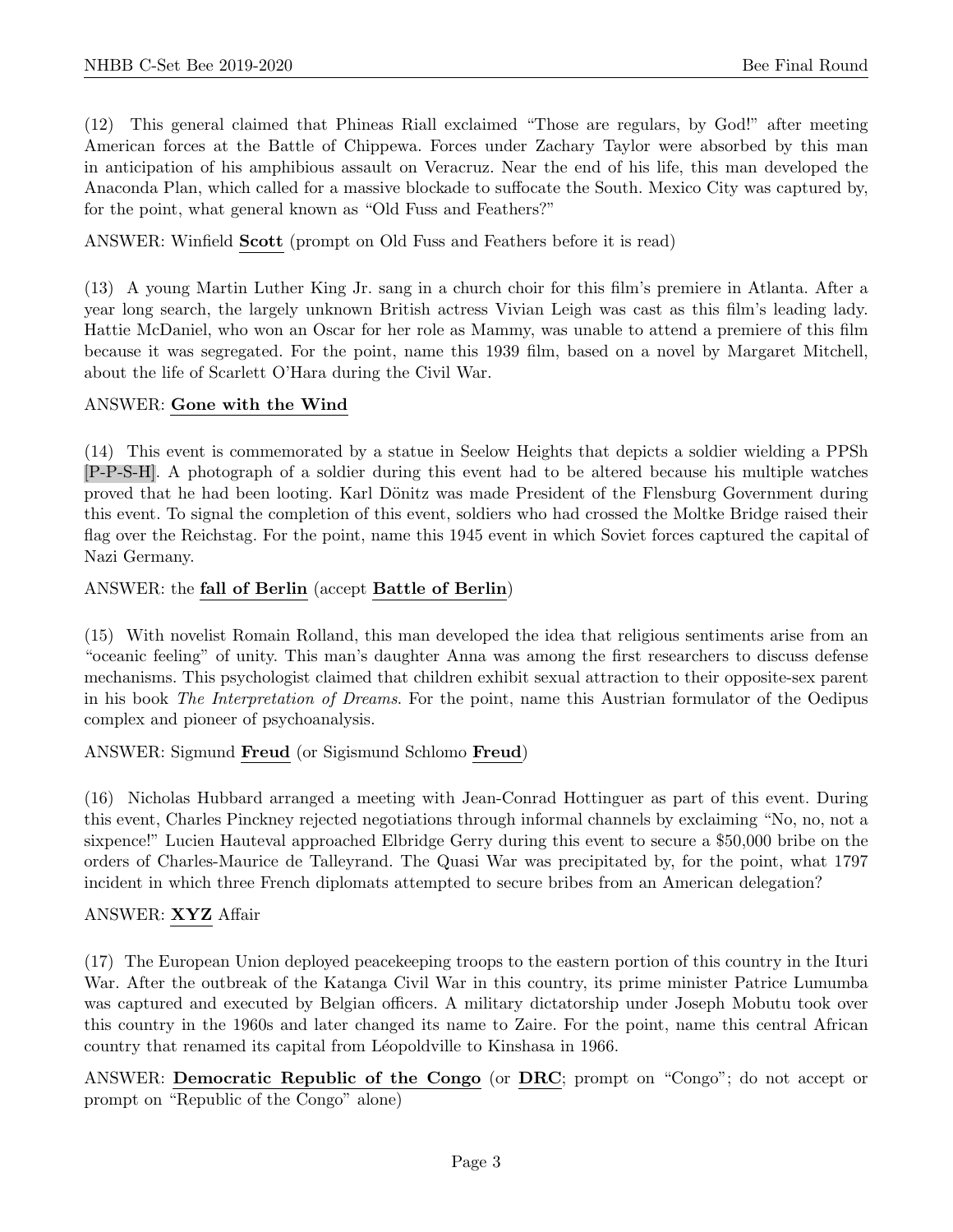(18) This politician fell for a hoax accusing Franklin Pierce of plotting against the United States, resulting in some of his powers being transferred to the War Department. In a debate over the Compromise of 1850, this man argued that new territories were governed by a "higher law than the constitution." George F. Robinson was injured defending this man from an attempted assassination by Lewis Powell. For the point, name this Secretary of State under Abraham Lincoln and Andrew Johnson who orchestrated the purchase of Alaska.

#### ANSWER: William H. Seward

(19) This man used knowledge gained from Anaxagoras to convince his navy to sail after they were too afraid to disembark during a solar eclipse. This man refused to allow an emissary from the state of Archidamus II to enter his realm, leading that king to invade Attica. This strategos, who died in a 429 BC plague, gave a funeral oration after the first year of the Peloponnesian War. For the point, name this statesman who ruled during the Golden Age of Athens.

#### ANSWER: Pericles

(20) The Dongan Charter, created in this city, is the oldest city charter in the Western Hemisphere. This city's mayor for much of the 20th century, Erastus Corning II, names its tallest skyscraper. A Plan of Union developed in this city was the genesis of a political cartoon of a dismembered snake captioned "Join, or Die." A 1754 Congress named for this state capital was the first representative body of the United States. For 10 points, name this capital city of New York State.

#### ANSWER: Albany

(21) The Ocala Demands called for the reclamation of land specifically owned by this industry. Monroe Heath, then the Mayor of Chicago, recruited five thousand men to suppress this industry's 1877 "Great Strike." Leland Stanford was a member of the "Big Four," a group that dominated this industry west of the Mississippi. The Interstate Commerce Commission was established to regulate this industry. Cornelius Vanderbilt made his fortune in, for the point, what industry used to transport freight over land?

#### ANSWER: railroad

(22) Daniel Dennett discussed this person's "dangerous idea." This person's ideas were championed by Thomas Huxley, who was nicknamed this person's "bulldog." Herbert Spencer developed a "social" form of this person's thought. This scientist names the population of finches on the Galapagos, which he studied during his second voyage on the HMS *Beagle*. For the point, name this biologist and author of On the Origin of Species who developed the theory of evolution by natural selection.

#### ANSWER: Charles Darwin

(23) Mario Ter´an offered to execute this man because three of his friends, also soldiers named Mario, had just been killed in a skirmish with this man's forces. This man assisted Jacobo Arbenz in his attempt to end the latifundia system in Guatemala. This author of the memoir The Motorcycle Diaries and a handbook on guerilla warfare was captured by CIA-backed Bolivian officers in October 1967. Revolutions in the Congo and Cuba were aided by, for the point, what Argentine Marxist revolutionary who worked with Fidel Castro?

# ANSWER: Ernesto "Che" Guevara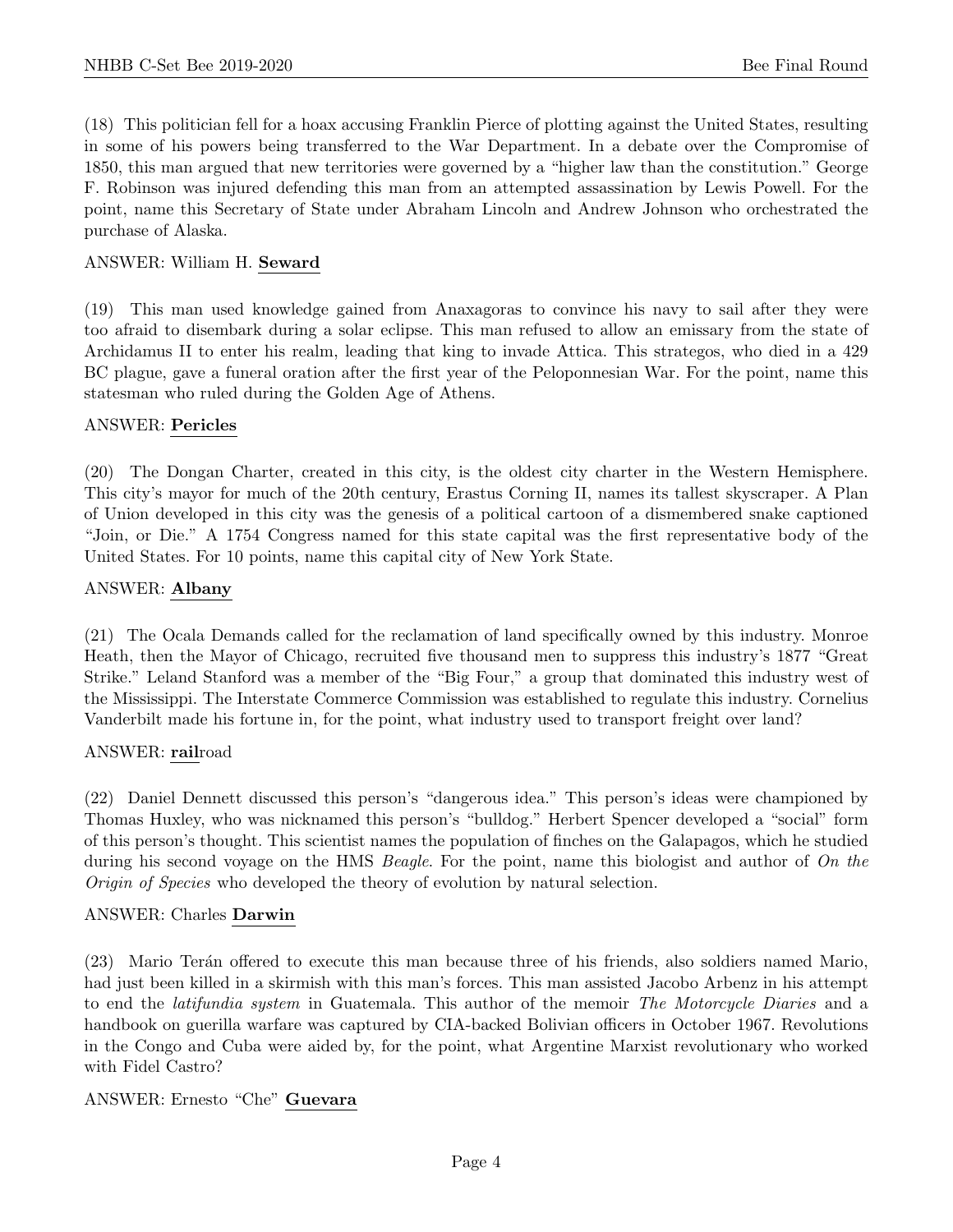(24) This man's son was derisively known as "Queen Dick" and diverged from what was called "The Good Old Cause." This man allowed a massacre at the Siege of Wexford during his Irish Campaign. This member of the Rump Parliament used the New Model Army to defeat the English Royalists at the Battle of Naseby. This man's son Richard succeeded him as Lord Protector in 1658. For the point, name this leader who fought the Royalists in the English Civil War.

#### ANSWER: Oliver Cromwell

(25) In this play's opening scene, two men berate a cobbler for taking a day off from work to attend a celebratory parade. A morally conflicted character in this play is devastated by the suicide of his wife, Portia. A soothsayer tells the title character of this play to "beware the Ides of March," a warning that comes true when he is assassinated by Cassius and Brutus. For the point, name this William Shakespeare play about a Roman statesman.

#### ANSWER: Julius Caesar

(26) Forces from a kingdom in this modern-day country defeated Michael III of Bulgaria to secure Epirus at the Battle of Velbazhd. An empire based in this country exploited a civil war between John V [the fifth] Palailogos and Anna of Savoy to conquer Macedonia. The Austro-Hungarian Empire declared war against this home of Gavrilo Princip to spark World War I. For the point, name this country that reclaimed its historic capital of Belgrade after breaking away from Yugoslavia.

#### ANSWER: Kingdom of Serbia

(27) This President secured American control of land around Guantanamo Bay after withdrawing troops from Cuba. This President began codifying his foreign policy after denouncing an Anglo-German blockade of Venezuela. The Great White Fleet was tasked by this man to circumnavigate the world as a show of American power. For the point, name this President who described his foreign policy as "speak softly and carry a big stick."

#### ANSWER: Theodore Roosevelt (accept Teddy Roosevelt; prompt on Roosevelt)

(28) An army from this city executed a decisive cavalry charge after enemy archers left their posts to gather loot in the Battle of Uhud. Abu Sufyan ruled a tribe of merchants based in this city called the Quraysh. Abu Bakr and a close companion departed this city in the Hijra to flee to neighboring Medina. This city was the starting point of the Night Journey. For the point, name this birthplace of Muhammad, the holiest city of Islam.

#### ANSWER: Mecca

(29) In a speech given in the aftermath of this event, a politician reinforced his Four Cardinal Principles and claimed that military intervention was justified. A ten meter tall paper-mache statue called the Goddess of Democracy was constructed during this event. In a picture from this event, a man with a bag in his hand refuses to move out of the way of encroaching tanks. For the point, name this 1989 event in which thousands of people protested in a Beijing square.

# ANSWER: Tienanmen Square protests (accept June 4th Movement; accept liusi shijian)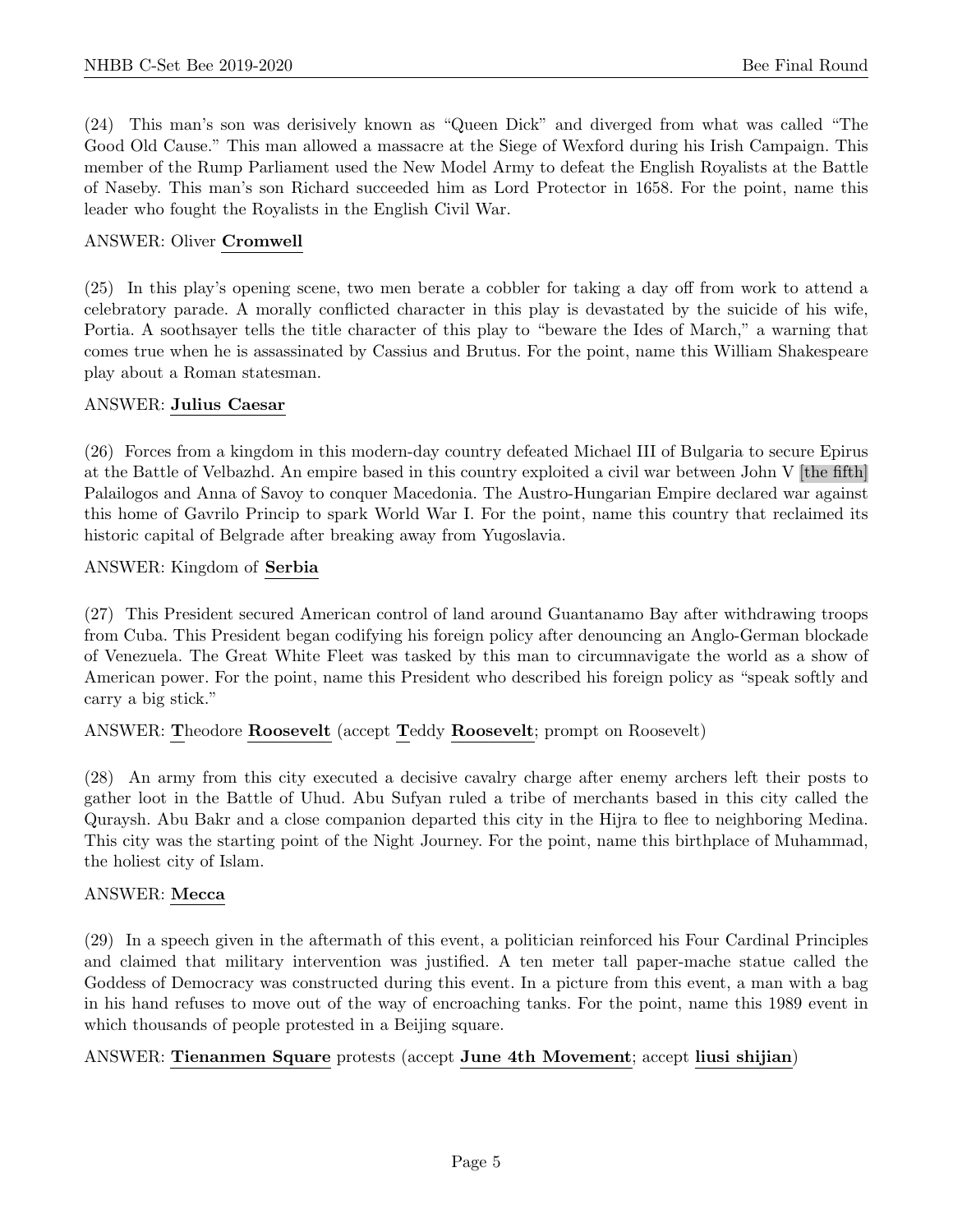(30) This man survived a cannonball through his ship cabin at the Battle of San Juan but died of dysentery days later. When this man landed in California, he declared the land as New Albion. This man's other exploits include leading a raid on Cadiz, where he boasted of "singeing the beard of the King of Spain" after he was commissioned to fight the Armada. For the point, name this privateer for Queen Elizabeth I, the first Englishman to circumnavigate the globe.

#### ANSWER: Sir Francis Drake

(31) At this city's Riverside church, Martin Luther King delivered his "Beyond Vietnam" speech. David Miller became the first person to burn his draft card while at a rally in this city against the Armed Forces Induction Center on Whitehall Street. Construction workers in this city carried out the Hard Hat Riot when they attacked students protesting the Kent State shootings who had gathered at Wall Street. For the point, name this city where the Vietnam War was protested in Times Square.

#### ANSWER: New York City (or NYC)

(32) This man appeared before the Dies Committee in the US, accused of being in the pocket of oil magnates. In an article in Pravda, this man and his supporters were depicted as analogous to the German Gestapo, and he was the subject of a Moscow Show trial that sentenced him to death in 1936. Agents sponsored by his rival killed this man with an ice-axe while in exile in Mexico City. For the point, name this early communist revolutionary and ally of Lenin who was opposed by Stalin.

#### ANSWER: Leon Trotsky

(33) This general was decisively defeated at the battle of Celaya despite outnumbering enemy forces nearly 2 to 1. After being recognized by a pumpkin seed vendor in Parral, this man was assassinated by supporters of Alvaro Obregon. John Pershing led an expedition to capture this man. With his Division of the North, this man allied with Emiliano Zapata against the regime of Victoriano Huerta. For the point, name this Mexican revolutionary who raided Columbus, New Mexico in 1916.

ANSWER: Francisco "Pancho" Villa (accept Jose Doroteo Arango Arambula)

(34) This building is home to Emmanuel Leutze's [loyt-zuh's] painting Westward the Course of Empire Takes Its Way. A Constantino Brumidi "Apotheosis" decorates the oculus of a dome in this building, whose primary architect was William Thornton. John Quincy Adams was inaugurated in this structure's Statutory Hall, which is home to the *Car of History* clock depicting Clio recording the proceedings of the House of Representatives. For the point, name this building whose chambers host Congress.

# ANSWER: U.S. Capitol Building

(35) During one conflict in this country, Jacob Smith ordered his troops to "kill everyone over the age of ten." The proclamation of the Malolos Constitution, which established this country's First Republic, sparked a war with the United States that ended with the capture of Emilio Aguinaldo. George Dewey captured this modern-day country after defeating its Spanish defenders at an 1898 naval battle. For the point, name this Southeast Asian country, the site of the Battle of Manila Bay.

#### ANSWER: Philippines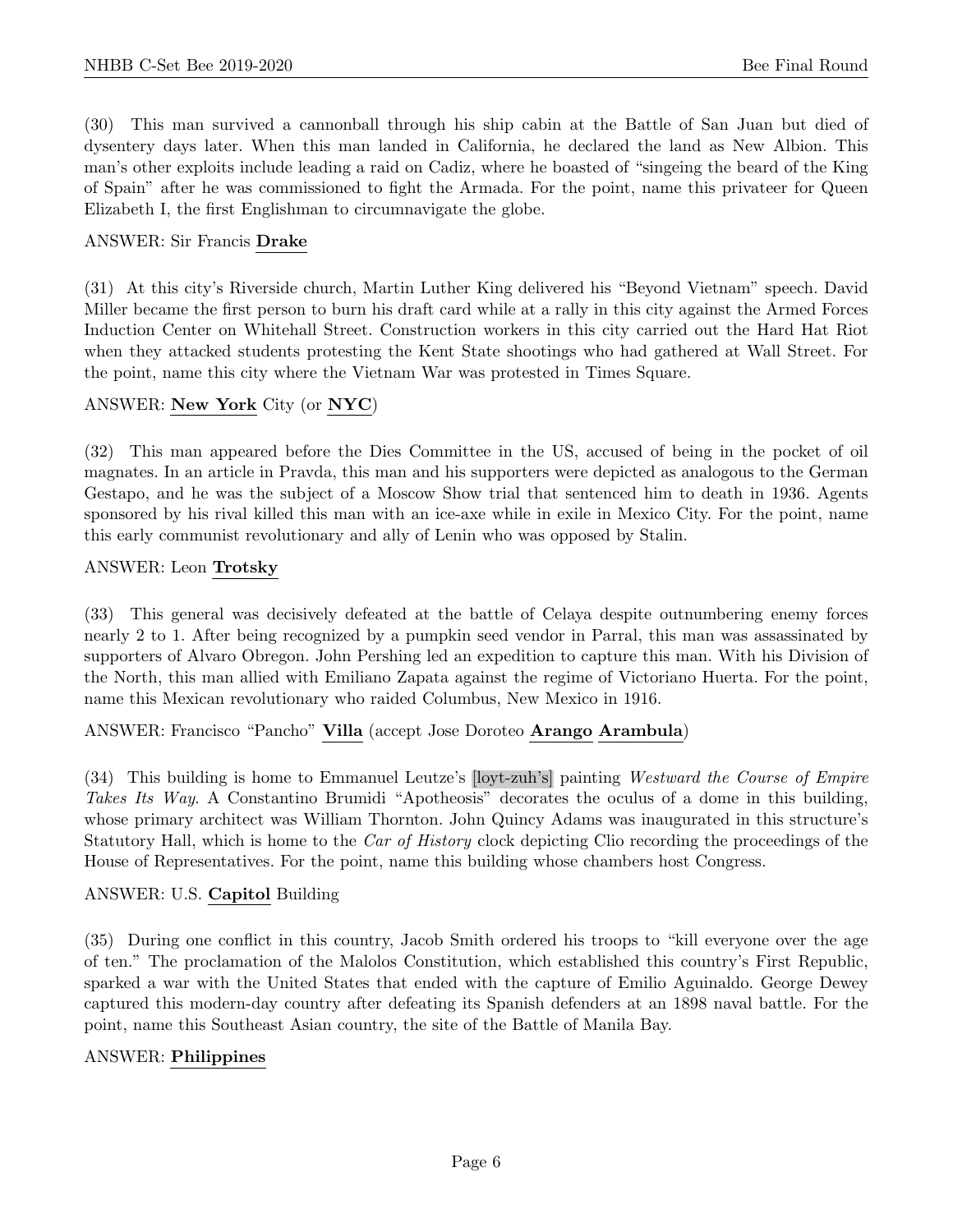(36) A general in this country seized power after assassinating William R. Tolbert and formed the People's Redemption Council. In 2018, the President of this country, George Weah, reduced his salary by 25% to confront its broken economy. The Libyan-trained Charles Taylor overthrew Samuel Doe in this country, sparking a 1989 civil war. The American Colonization Society helped thousands of free blacks immigrate to what is now, for the point, what West African country with capital Monrovia?

#### ANSWER: Republic of Liberia

(37) This city was founded by Belloveso, a leader of the Insubri Celts, who legendarily saw a "half-woolen bear" that he then made the city's symbol. Emperor Maximian ruled the Western Roman Empire from this city before moving the capital to Ravenna due to invading Visigoths. In 313 AD, Licinius and Constantine I met in this city to discuss Galerius" Edict of Toleration. For the point, name this city in Lombardy that names an edict that granted Christianity legal status in the Roman Empire.

#### ANSWER: Milan (accept Mediolanum)

(38) The Welland Canal allows travelers to bypass this location. During the War of 1812, American forces withdrew to Fort Erie after being defeated at this location in the Battle of Lundy's Lane. Nikola Tesla built a massive power plant at this location that transmitted power to Buffalo, twenty miles away.A 63-year-old schoolteacher named Annie Edson Taylor traveled through this location in 1901 in a barrel. The *Maid of the Mist* boat provides a tour of, for the point, what scenic gorge and waterfall on the New York-Canada border?

#### ANSWER: Niagara Falls (accept Niagara River; accept Niagara Gorge)

(39) In one account, this man was apotheosized after being anointed by his mother and having the river god Numicus cleanse him of his mortal body. This man gives his companion and fellow royal, Sergestus, a Cretan slave girl name Pholoe during a funerary boat race. This prince is the son of Anchises [an-KYE-zeez] and the goddess Venus. For the point, name this Trojan prince, an ancestor of Romulus and Remus and the central figure of a namesake epic poem by Virgil.

#### ANSWER: Aeneas

(40) This state's Black Republicans merged with the Populists to create the Fusion Party. In 1871, the governor of this state, William Holden, was impeached for suppressing KKK activity. Democrats in this state led by Alfred Waddell attacked The Daily Record newspaper during the Wilmington insurrection of 1898, which disenfranchised blacks throughout this state in cities like Asheville and Greensboro. For the point, name this southern state where the Negro Voting League formed in Raleigh.

#### ANSWER: North Carolina

(41) This man used so-called "Lucanian oxen" at two important battles in a war named for him. To defend Syracuse from Carthage, this general besieged the port city of Lilybaeum. Taruntum called this Epirot to help defend against an expanding empire, leading to battles like Heraclea and Asculum. For the point, name this enemy of Rome whose namesake type of victory refers to a costly win on the battlefield.

#### ANSWER: Pyrrhus of Epirus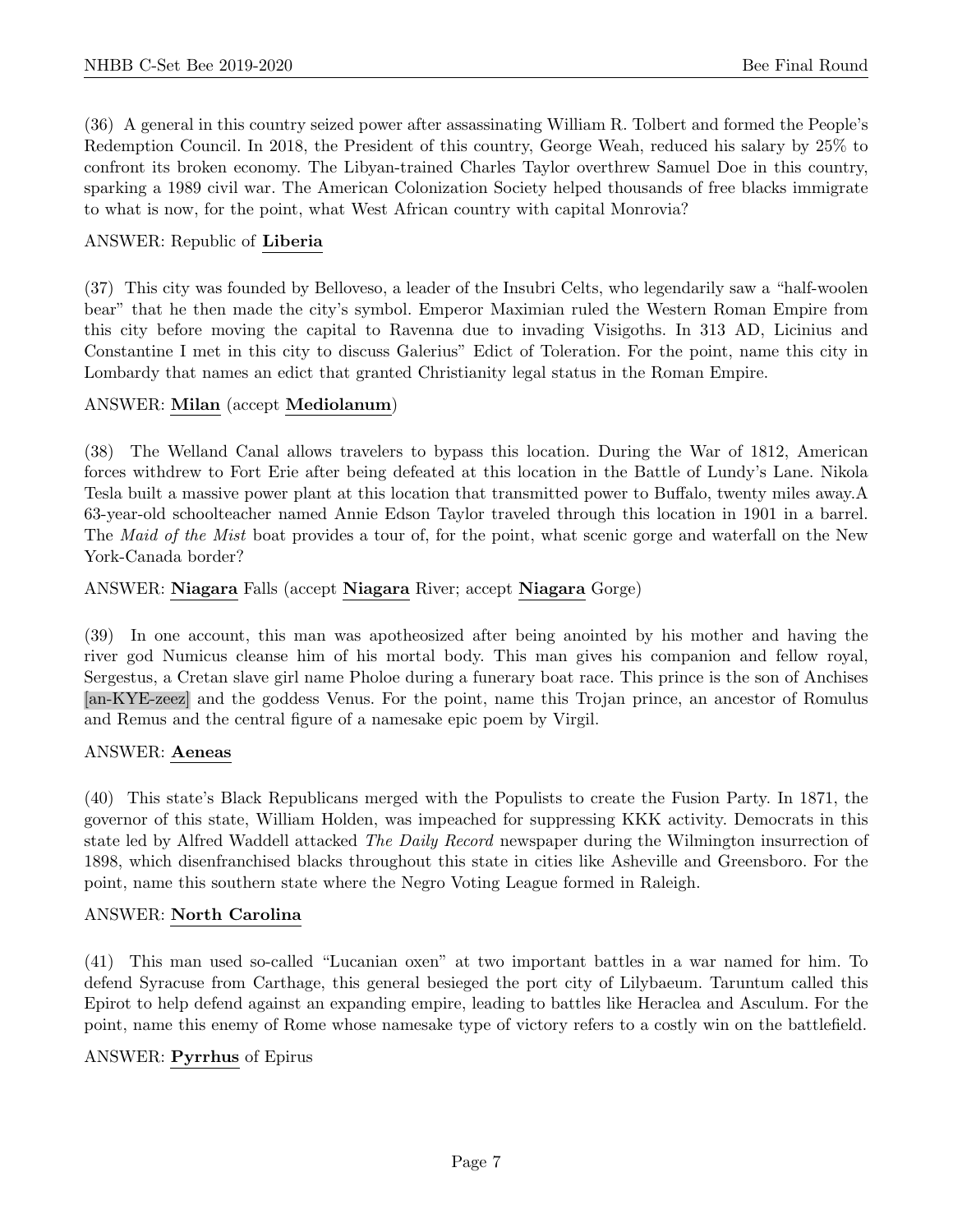(42) This country ceded territorial claims after being defeated by the British in the Duar War. In 1910, this country secured its independence by signing a treaty at Punakha Dzong. In 2003, mountaineering was banned in this country out of respect for spiritual customs, protecting Gangkhar Puensum as the tallest unclimbed mountain in the world. This country, whose government measures Gross National Happiness, is located between the Indian state of Sikkim and Tibet. For the point, name this South Asian country governed from Thimphu.

#### ANSWER: Kingdom of Bhutan

(43) This modern-day country was once home to the Srivijaya kingdom, which was significantly weakened after a series of raids from the nearby Chola Empire. From the 14th to the 16th centuries, the Majapahit Empire was the most dominant state in this country's present-day territory. The temple of Borobudur was built in the territory of, for the point, what country where the Mataram Sultanate came under Islamic influence that had spread to Java from Sumatra?

#### ANSWER: Indonesia

(44) During this period, the illiterate freeman Black Harry Hosier was nicknamed the "Great American Orator" by Benjamin Rush. This period sparked the creation of "camp meetings" including a massive one hosted in Cane Ridge, Kentucky. Charles Finney described a portion of western New York as the "burned-over district" due to its role in this period. The Seventh-day Adventists were established during, for the point, what early 19th century period of religious revival in the United States?

#### ANSWER: Second Great Awakening (prompt on Great Awakening)

(45) This person determined that the sum of the squared reciprocals of the natural numbers equaled pi squared over six. This person, who was given a job in Berlin by Frederick the Great, names a path in a graph that visits every edge. A staggeringly large number of mathematical theorems and concepts are named for the second person to discover them after this man. The Seven Bridges of Konigsberg problem was formulated by, for the point, what Swiss mathematician who names a number approximately equal to 2.718, the base of the natural logarithm.

#### ANSWER: Leonhard Euler [oy-ler]

(46) In a film from this country, based on Sara Waters" Fingersmith, a conman hires a pickpocket to become an heiress's maid. A director from this country created a film in which Curtis Everett starts a revolution against the Ed Harris-played Wilford. A 2003 film from this country follows Oh Dae-su who seeks revenge after being mysteriously imprisoned for 15 years. The Handmaiden, Snowpiercer, and Oldboy are from, for the point, what Asian nation, home to directors like Park Chan-Wook?

# ANSWER: South Korea (prompt on Korea)

(47) This man is credited with spreading the worship of the shamaness-turned-sea goddess Mazu across Asia. The Mao Kun map accurately depicts this man's journey to cities on the Swahili Coast like Malindi and Mombasa. This man was gifted a giraffe by the Sultan of Bengal which he promptly brought back to the Yongle Emperor. For the point, name this Muslim eunuch, a 15th century Chinese admiral who led many treasure voyages for the Ming.

# ANSWER: Zheng He (accept Cheng Ho)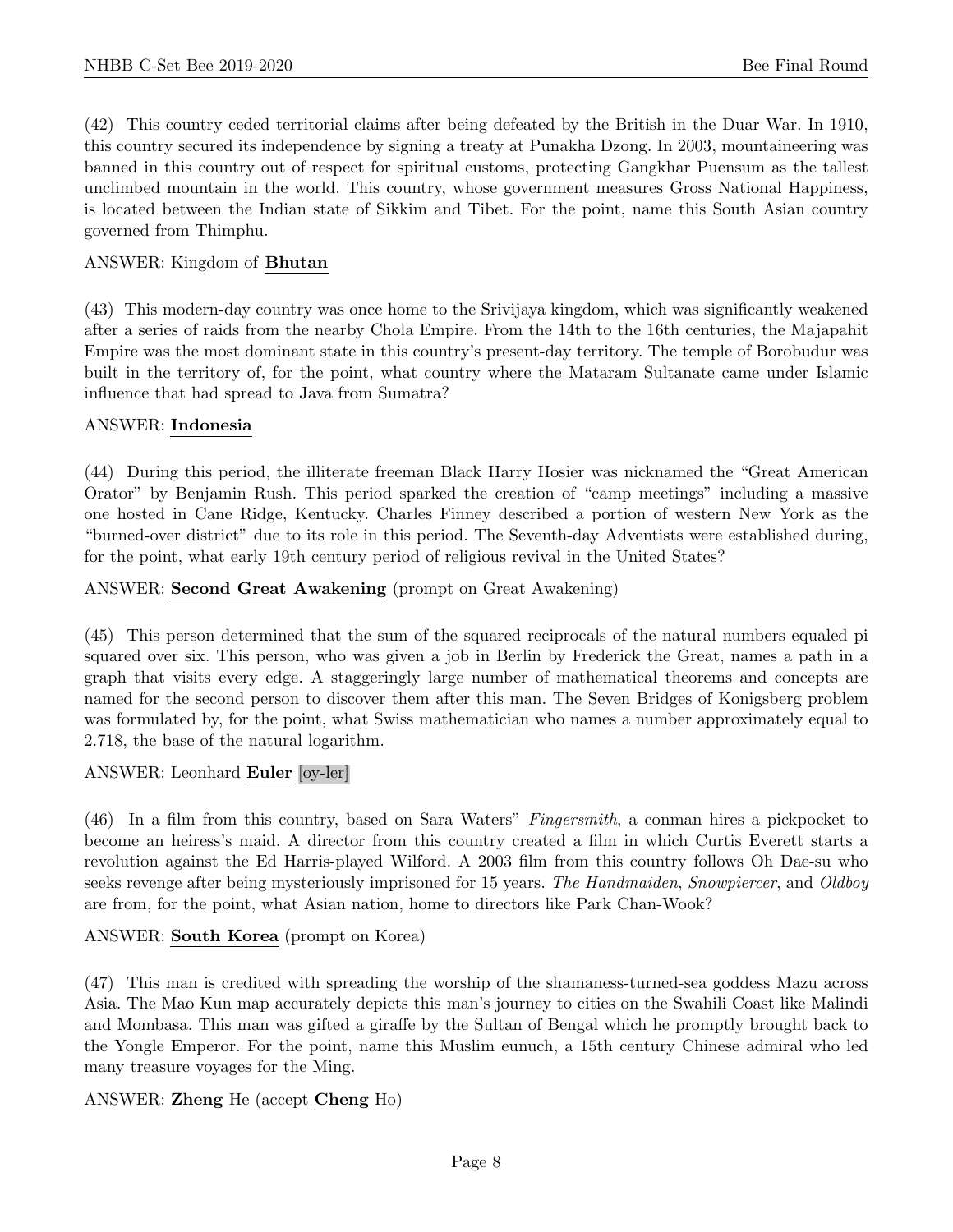(48) This kingdom's rulers included the "Iron and Golden King," Ottokar II. After the end of the Premyslid line, Charles IV rebuilt the Hradcany district surrounding a massive castle in this kingdom's capital city. The king of Hungary and Croatia, Sigismund, forced a ruler of this kingdom, Wenceslaus IV, to abdicate as Holy Roman Emperor to expand his own influence. The Hussites and Jan Zizka were victorious at the Battle of Vitkov Hill on the edges of this kingdom's capital, Prague. For the point, name this kingdom that dissolved to form the Czechoslovakian Republic in 1918.

ANSWER: Bohemia (do not accept or prompt on Czechoslovakia, Czech Republic, etc.)

(49) This politician warned that the North would "move with the steady momentum and perseverance of a mighty avalanche" after being removed from office in 1861. This man, angry with his letters being ignored, beat William Stanberry with a cane. During one battle, this man ordered the destruction of Vince's Bridge to trap his enemy in the Brazos River. This commander utilized two cannons called the Twin Sisters to win the Battle of San Jacinto. For the point, name this first President of the Republic of Texas.

#### ANSWER: Sam Houston

(50) This man saved Rome from the Lombards even though the exarch of Ravenna from the Byzantine Empire claimed control over negotiations. In the Institutes, John Calvin called this man the "Last Good Pope." This pope, who fought Arianism in the Visigothic Kingdom, successfully converted the Anglo-Saxons to Christianity. For the point, name this "Great" 6th century pope who, according to legend, invented a monophonic plain chant to be used in Catholic church music.

# ANSWER: Pope Gregory I (or Gregory the Great; accept Gregorian chant after "chant" is read; prompt on Gregory)

(51) In 2017, Mauricio Macri revoked this man's Order of the Liberator General San Martin award due to human rights abuses. This current chair of the Non-Aligned Movement funneled funds for food to his associates via his CLAP social program. This man was accused of fixing a 2018 election, causing the National Assembly to declare his opponent, Juan Guaidó, acting President. For the point, name this current President of Venezuela.

#### ANSWER: Nicolas Maduro

(52) When a law forced this group to close their coffee shops, they revolted and placed their ruler in the Yedikule Fortress, where he died. After opposing the creation of the Nizam i-Cedid, members of this group were eventually imprisoned in the Tower of Blood. This group was dissolved by Mahmud II, who executed their members in the Auspicious Incident in favor of a modern military. Young Christian boys who were kidnapped at an early age formed, for the point, what elite Ottoman infantry corps?

ANSWER: Janissaries (accept Janissary; prompt on descriptions of an Ottoman army, guard, etc. before "Ottoman" is read)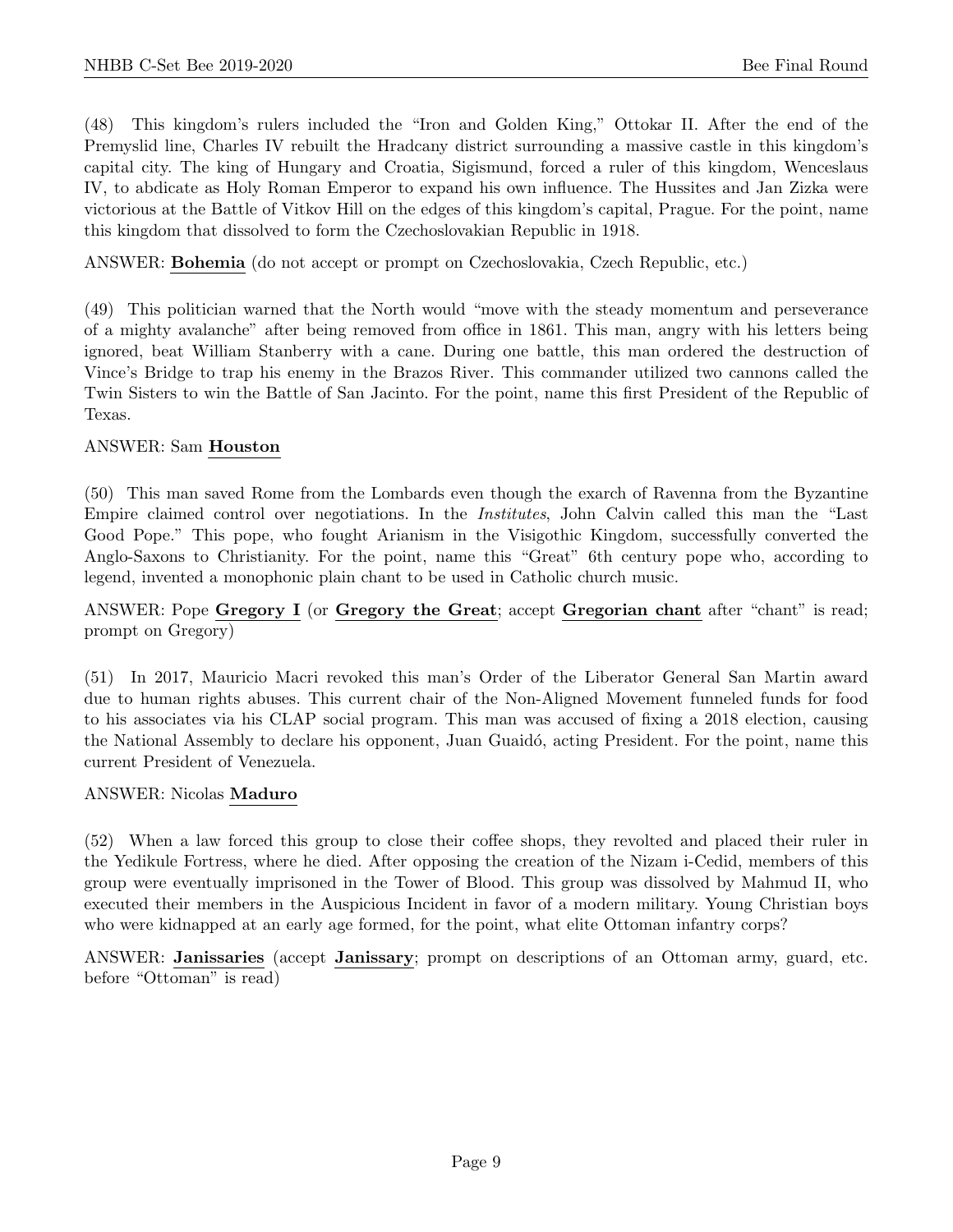(53) This man composed The Sea of Blood, a revolutionary opera that is set during the Japanese occupation of his home nation. China tried to replace this leader with the pro-Chinese Yan'an in the August Faction incident. This leader, who is celebrated on the "Day of the Sun," invaded the neighboring government of Shin Song-mo in 1950. For the point, name this founder of the Workers" Party of Korea who was succeeded by his son, Kim Jong-il.

ANSWER: Kim Il-sung (prompt on partial answers)

(54) This battle ended when Ian Hamilton was removed in favor of Charles Monro, who planned the subsequent evacuation. This battle turned with news of Bulgaria's alliance with the winning side and the failure of an attack on Scimitar Hill. One side in this battle made a landing at ANZAC Cove but was thwarted by Mustafa Kemal in their attempt to take control of the Dardanelles Strait. For the point, name this failed Allied amphibious campaign against the Ottomans during World War I.

#### ANSWER: Gallipoli campaign (or Battle of Gallipoli; accept Battle of Canakkale; accept Dardanelles campaign before it is read)

(55) In a failed attempt to capture this man, Allan Pinkerton detonated an incendiary device that gravely wounded Zerelda Samuel. Thomas Crittenden, the governor of Missouri, immediately pardoned the man who killed this outlaw. During one event, this man failed to rob a bank in Northfield, Minnesota, leading to the near-destruction of the gang he established with Cole Younger and his brother, Frank. For the point, name this American outlaw who was killed by Robert Ford.

#### ANSWER: Jesse James

(56) This man proposed the International Clearing Union to regulate foreign exchange markets during the Bretton Woods Conference. This man gained fame for attacking the harsh reparations demanded of Germany through the Treaty of Versailles in his book The Economic Consequences of the Peace. The General Theory of Employment, Interest, and Money was written by, for the point, what man who names a school of economics that favors government spending during depressions?

ANSWER: John Maynard Keynes [canes]

(57) In 1966, the leader of a modern country with this name met with Zhou Enlai while Emmanuel Kwasi Kotoka and Joseph Arthur Ankrah led Operation Cold Chop, a coup d'etat. In the 11th century, Al-Bakri traveled to an empire with this name and described a king in Kumbi Saleh who owned all the gold nuggets in his realm. Kwame Nkrumah is known as the "Father of," for the point, what West African country whose capital is Accra?

# ANSWER: Ghana

(58) This party collapsed after only its second national election when a ticket of John Hale and George Washington Julian failed to capture even 5% of the popular vote. The Barnburners helped form this party after the Democratic Convention refused to endorse the Wilmot Proviso. This party failed to secure any electoral votes in the Election of 1848 despite running former President Martin van Buren. For the point, name this short-lived, single issue party that opposed the expansion of slavery.

#### ANSWER: Free Soil Party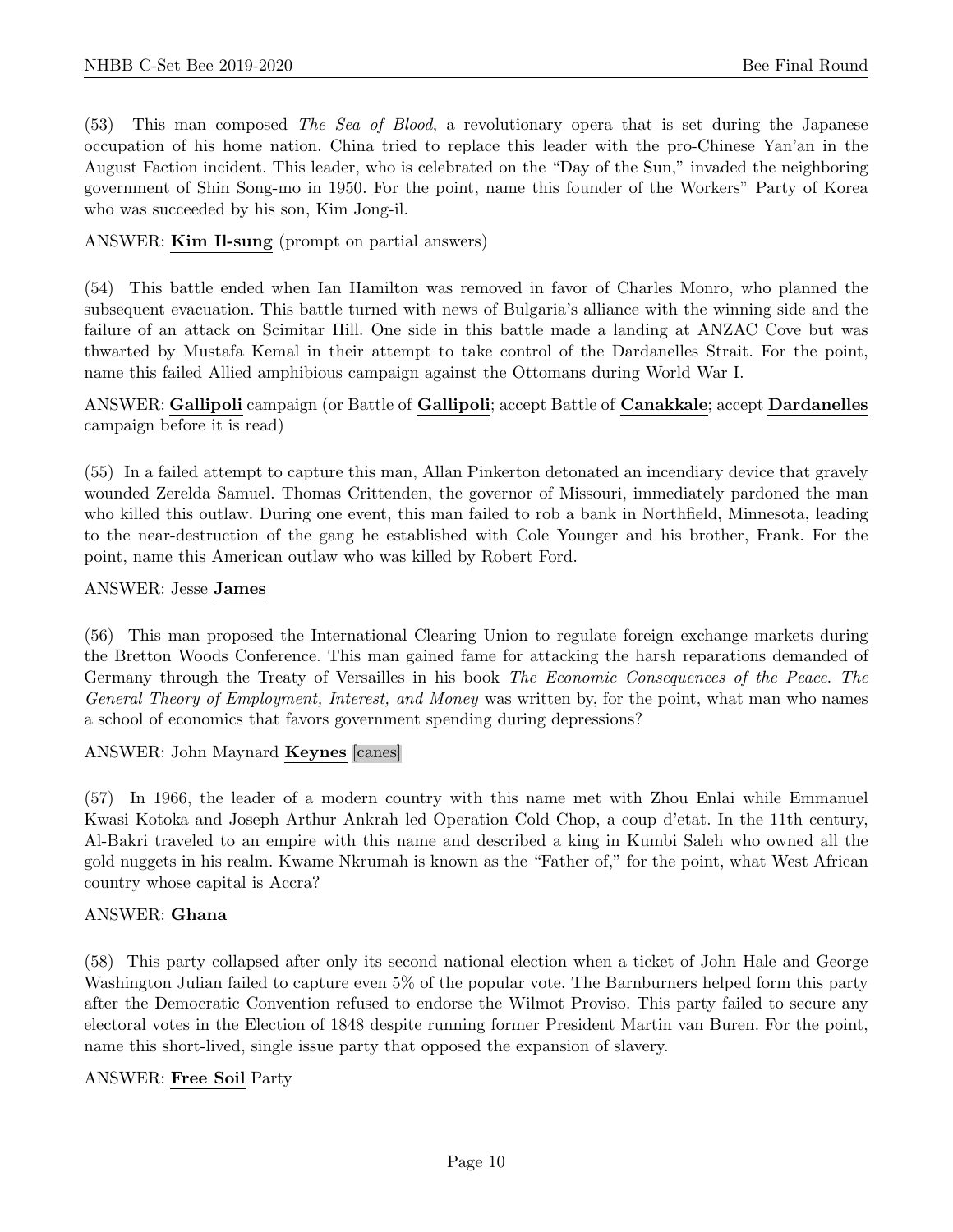(59) Harald Hardrada, a claimant of both the Danish and English thrones, spent 15 years in this city as an exile and mercenary captain. This city hosted Ivan's Hundred, the first Ruthenian Guild, which met near the Church of Ivan the Forerunner. A Slavic Republic named for this city was the easternmost member of the Hanseatic League. The oprichniki killed hundreds of people and dumped them in the Volkhov River in a 1570 massacre in this city. Alexander Nevsky led, for the point, what city of northern Russia known as "Veliky," or "Great?"

ANSWER: Veliky Novgorod (do not accept or prompt on "Nizhny Novgorod")

(60) A 1952 novel centered on this activity chronicles the attempted murder-suicide of Harriet Bird, based on the life of Eddie Waitkus. Franklin Pierce Adams wrote a poem about this activity's "Sad Lexicon" that opens, "These are the saddest of possible words." Roy Hobbs leads the fictional New York Knights to a 17-game winning streak in this sport in Bernard Malamud's novel The Natural. Ernest Thayer wrote a poem about this sport in which angry supporters of the Mudville Nine shout "Kill him! Kill the umpire!" For the point, name this sport, the focus of "Casey at the Bat."

#### ANSWER: baseball

(61) A statue of one of these people in Hunan characterizes his many blessings as his "thousand arms and thousand eyes." Dizang, Puxian, and Wenshu are three of these people often grouped with Avalokiteshvara [ah-vah-loh-kee-tesh-vah-rah], who became known as Guanyin in China, and who symbolizes ultimate compassion. Another of these people, Vajrapani, legendarily guided Gautama Buddha in his journeys. For the point, name these figures from Buddhism who put off becoming Buddhas to act as guides for others wishing to achieve enlightenment.

ANSWER: bodhisattva (do not accept or prompt on "buddha")

(62) This event prompted intervention by a naval squadron led by Thomas Larimore. The instigator of this rebellion may have been upset due to not being invited to join the fur trade of the Green Springs circle. After the initial leader of this event died of dysentery, he was replaced by John Ingram. Supporters of this revolt criticized William Berkeley for not properly responding to attacks by the Doeg people. Jamestown was burned during, for the point, what 1676 rebellion in colonial Virginia?

#### ANSWER: Bacon's Rebellion

(63) A member of this group named Perinnis met his downfall after the ruler was shown coins with Perinnis" face on it. Starting with Diocletian, this group was the army model for the much larger sacer comitatus. A leader of this group was mocked incessantly for having a squeaky voice by Caligula, who was then murdered by this group. Constantine I disbanded, for the point, what elite unit that usually served as bodyguards to the Roman emperor?

#### ANSWER: Praetorian Guard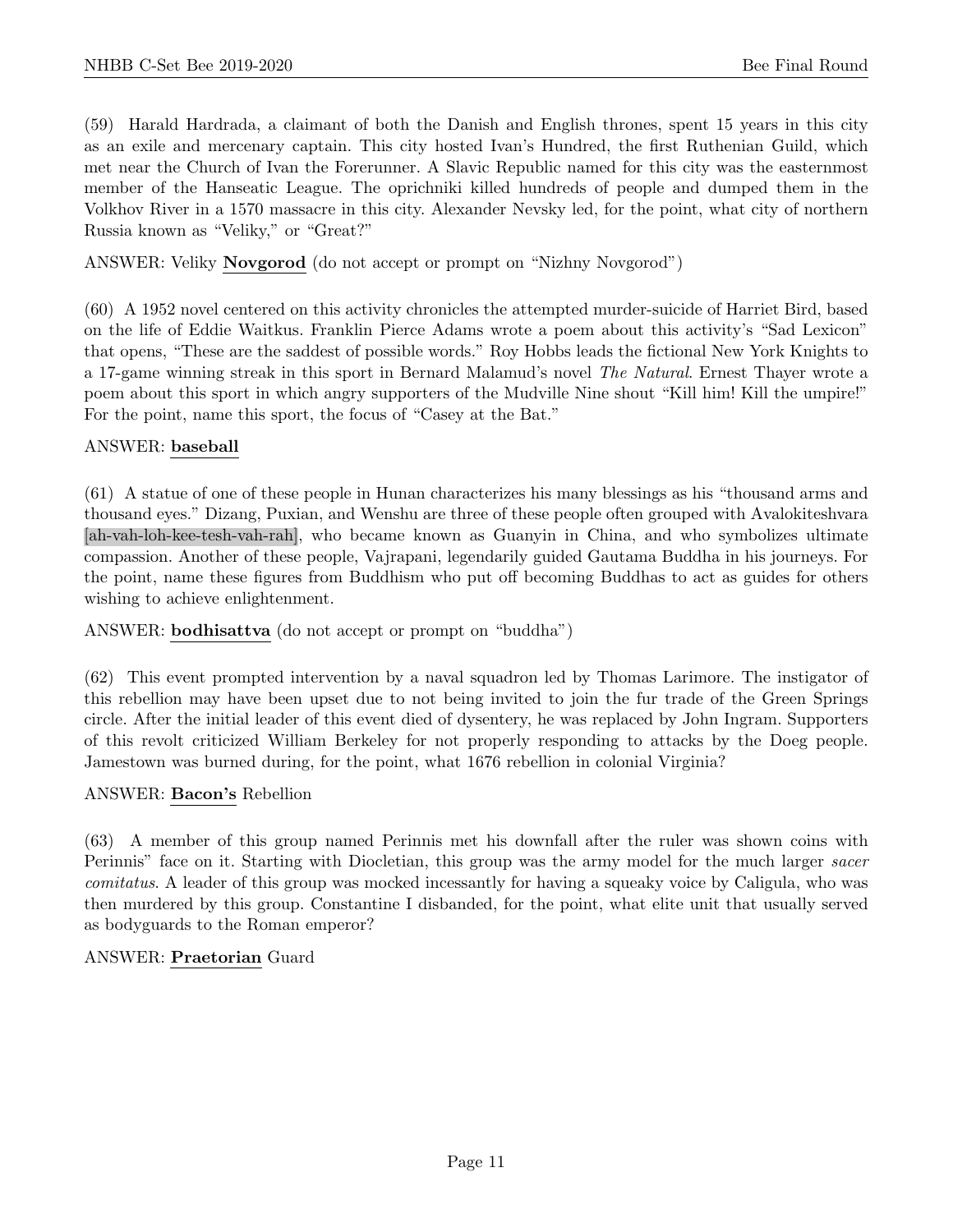(64) This character is told by a doctor to fake liver pain instead of appendicitis because its harder to diagnose. This soldier throws out the belongings of Lieutenant Mudd, who died on a mission but whose property the military refuses to sequester. In Closing Time, it is implied this man takes a deal from Colonels Cathcart and Korn to be promoted to major and then discharged. The idea that one cannot be sane and fly missions - but that only an insane man would fly a mission - is explained to, for the point, what protagonist of Joseph Heller's *Catch-22*?

ANSWER: Captain John Yossarian (accept either underlined name)

 $(65)$  This man's campaign against Purushanda is recounted in the epic King of Battle. The Gutian dynasty destroyed an empire founded by this man after descending from the Zagros mountains. This ruler combined East Semitic with cuneiform to create a standardized language for his empire. Belis-tikal attempted to kill this man on the orders of Ur-Zababa. This man's reign, including his conquests of Umma and Lagash, is chronicled in the Nippur inscription. For the point, name this ancient king who established the Akkadian Empire.

#### ANSWER: Sargon I (accept Sargon the Great; prompt on Sargon)

(66) In Egypt, Solon hears the story of this city, which was founded by the descendants of a Greek god and the mortal Cleito. Plato's dialogues *Timaeus* and *Critias* describe how this city loses a great war against Athens. Along with the word "new," this city titles a Utopian novel by Sir Francis Bacon. For the point, name this fictional city that, in popular culture, is often depicted as an island or lost realm under the sea.

#### ANSWER: Atlantis

(67) Darius Couch was so disgusted by his commanding officer's behavior at this battle that he resigned his major general commission. Cadmus Wilcox forced the Battle of Salem Church to delay John Sedgwick's forces from reinforcing one side in this battle. This battle started after forces under Joseph Hooker crossed the Rappahannock River to engage Robert E. Lee. Stonewall Jackson was wounded by friendly fire during, for the point, what 1863 Confederate victory in Virginia?

#### ANSWER: Battle of Chancellorsville

(68) An invasion of this country was temporarily halted by the Mannerheim Line. In this country, soldiers developed the "Molotov Cocktail" to destroy enemy tanks. A sniper from this country, Simo Hayha, was nicknamed "The White Death" by the Red Army. This country was forced to cede Karelia after losing the Winter War; it was invaded by the Soviet Union due to its proximity to Leningrad. For the point, name this country that was caught off guard by the sudden bombing of Helsinki.

# ANSWER: Finland

(69) This sculpture's concrete and granite pedestal was designed by architect Richard Morris Hunt. A controversy erupted in August 2019 when Kenneth Cuccinelli suggested adding the phrase "who can stand on their own two feet" to the poem "The New Colossus," which was written for this sculpture. Gustave Eiffel built the frame of this sculpture, whose copper exterior was designed by Frederic Bartholdi. For the point, name this statue in New York City's harbor.

# ANSWER: Statue of Liberty (accept Liberty Enlightening the World)